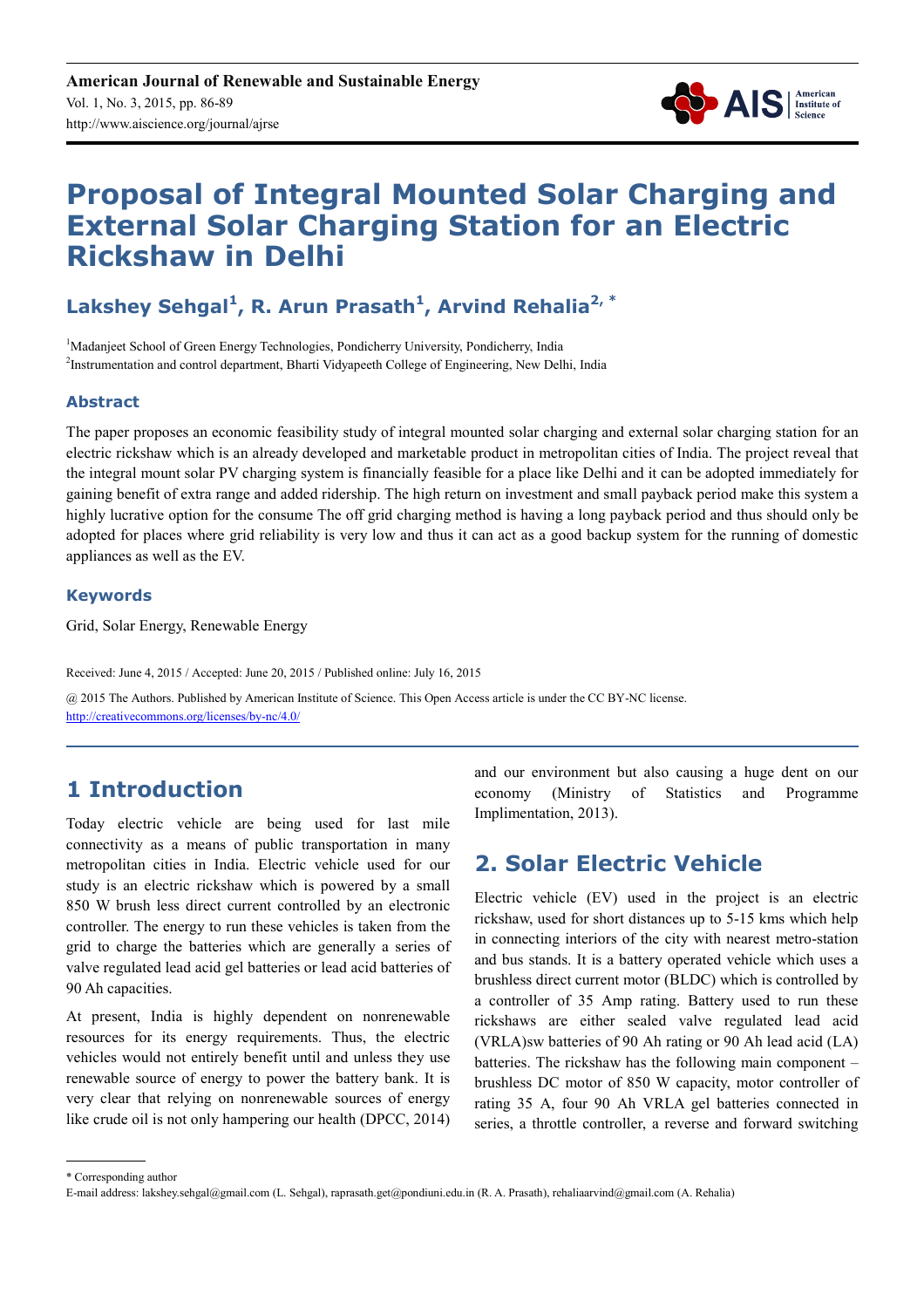switch and accessories like indicator bulbs *etc.* The Figure 2 show an assembled EV which is used for testing purpose in our project having all these components.

A solar EV with integrated solar modules has an addition of following components- four  $100W_p$  polycrystalline Su-Kam make solar modules, 20 amps phase width modulation (PWM) based charge controller with reverse polarity protection, suitable wire according to I<sub>max</sub> rating of the module, framing

of module with ½ inch hollow square bar rods the assembled view of a solar electric vehicle having all the mentioned components.

These integrated modules are expected to provide increased range to the electric vehicle and more reliability for running on long routes. They also provide an additional benefit of DC to DC charging of batteries while the vehicle is on run or waiting in parking.



**Figure 1.** Block Diagram of Solar Electric Vehicle.

### **3. Solar Charging System**

Solar energy is available for free to us, but the technology to harness it to power our devices is expensive. Solar photovoltaic is one such technology which harnesses the energy present in the photons of the sun rays directly into DC current which is generally being stored into the battery bank after passing through a charge controller. The electrical power generated by these solar PV modules is used to run electric vehicles. In the study, solar PV modules are being used to power the electric rickshaw due to some innate advantages of solar energy over other sources of renewable energy. They are easier to install and are safe to use as compared to other sources of energy, they are less bulky and don't have any mechanical movement as in case of wind energy. Once these are installed the there is no recurring cost to it and just have to be cleaned and annual checked by an

engineer. Usually it comes with a warranty period of 25 years so risk factor into investing in them is minimal. Polycrystalline modules are available for different sizes and rating in the market for installation. The major areas of concern are; the area available at the site of installation and weight of these modules, mounting structure and other components used, loss in efficiency due to system component loss, wiring loss, dirt loss and shading. Thus, before installing solar PV system site inspection needs to be done thoroughly to identify best possible site and system configuration. an array of solar modules which is connected to off grid inverter of 1KVA capacity.

The mounting structure of solar modules needs to be made perfectly to withstand the wind loading and spacing is provided between solar panels to reduce wind pressure. The life of mounting structure should be at least 10 years and an annual inspection of the system needs to be done to check the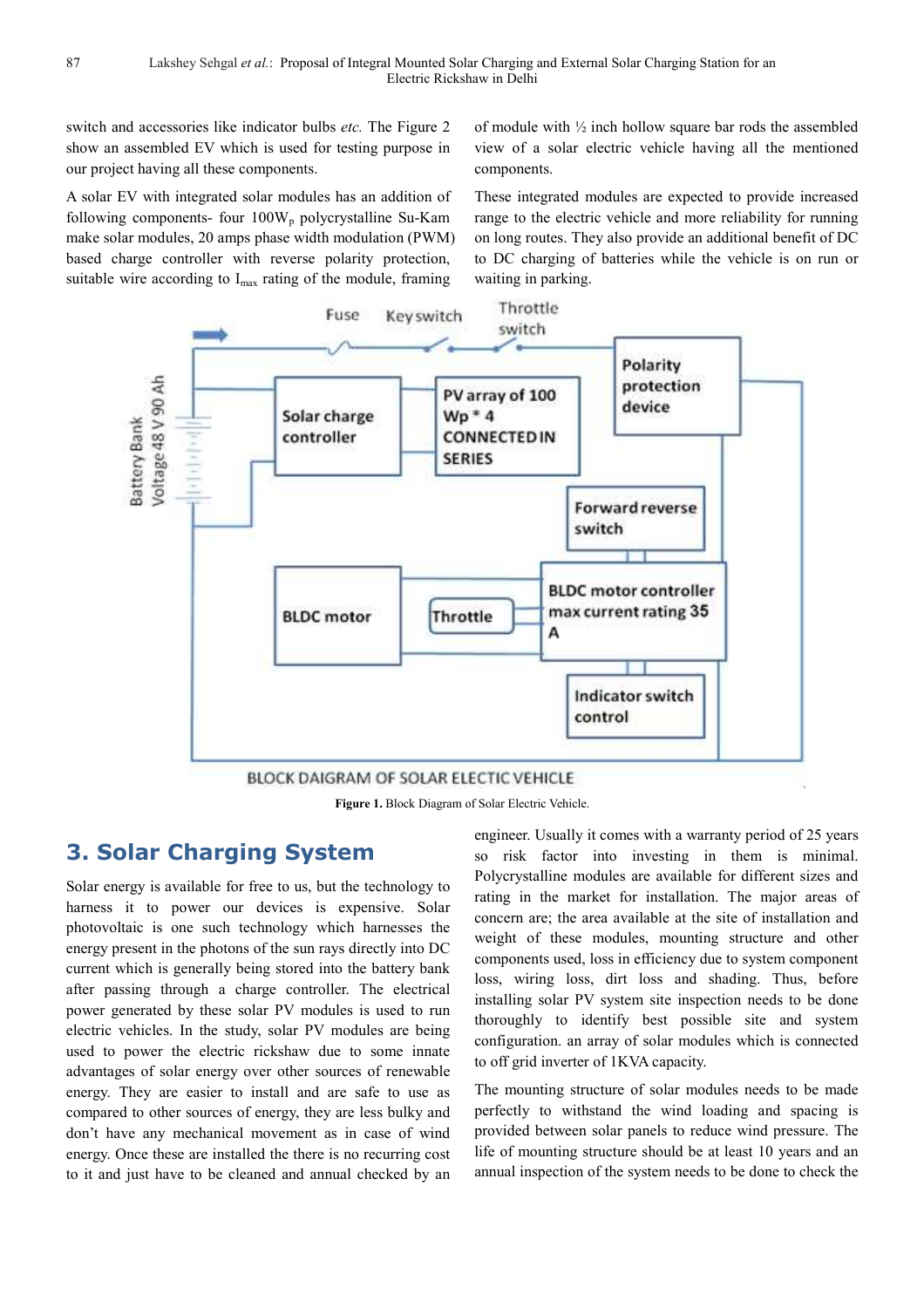strength of the modules. The solar PV system can be categories into following types for our project

- a).Vehicle integral mount direct DC charging
- b).Off grid with grid option alternating current unit with battery bank for solar charging station
- c).On grid directly feed alternating current (AC) unit for solar charging station

On grid type generally doesn't has a battery bank and are used to directly feed the power generated into the grid. Off grid type are customized to be used at places where grid is present but are mainly characterized by having a separate battery bank for powering the load for situation when power in the grid is absent.

While designing the structure should be inclined at the latitude angle of the site and should face south direction for gaining maximum sun time. Shading at site should be inspected for all times of the day and all days of the year by using solar pathfinder or solmetric suneye which are devices which helps in identifying sun path and thus possible shading in different seasons and location at another time frame.

#### **4. Methodology**

The solar charging of electric vehicle is done by adopting three different approaches which are as follows

- 1) Integral mount solar charging
- 2) Off grid solar charging with battery bank
- 3) On Grid solar charging

The charging of the electric vehicle has been done by adopting three different approaches which are to be adopted by the consumer depending on the site/ area location.

## **5 Results and Discussion**

Comparative analysis

Initial investment

#### **Initial Investment**



**Figure 2.** Initial investment.



#### **6. Conclusion**

The project reveal that the integral mount solar PV charging system is financially feasible for a place like Delhi and it can be adopted immediately for gaining benefit of extra range and added ridership. The high return on investment and small payback period make this system a highly lucrative option for the consume The off grid charging method is having a long payback period and thus should only be adopted for places where grid reliability is very low and thus it can act as a good backup system for the running of domestic appliances as well as the EV. On grid charging method can be used as a cost saving method due to the shorter payback period and high returns but as a limitation of only being viable for place with high grid reliability. The time frame of the analysis is too short a time to come to a conclusion with precision thus if data is analyzed for a longer period of time then more accuracy can be given to calculations and better forecast can be done.

## **References**

- [1] A. Roy, M. (2012). Relative life cycle economic analysis of stand alone PV and fossil fuel powered system in Bangladesh with regards to load demand and market controlling factors. *Renewable and Sustainable energy review*.
- [2] Baert, D. (1999). Lead -acid Model for Derivation of Peuket's Law. *Electrochemica Acta*, 1-3.
- [3] Chang, H.-C.-W. &.-I. (2013). Exploration of a mobile service business model for. *Journal of Industrial and Production Engineering*.
- [4] Doerffel, D. (2005). A critical review of using the Peukert equation for determining the remaining capacity of lead-acid and lithium-ion batteries. *Journal of Power Sources*.
- [5] DPCC. (2014). *JANUARY DATA.* DELHI.
- [6] Hausmann, A. (2013). Expanding the Peukert equation for battery capacity modeling through inclusion of a temperature dependency. *Journal of Power Sources*.

Monetary benefit comparison